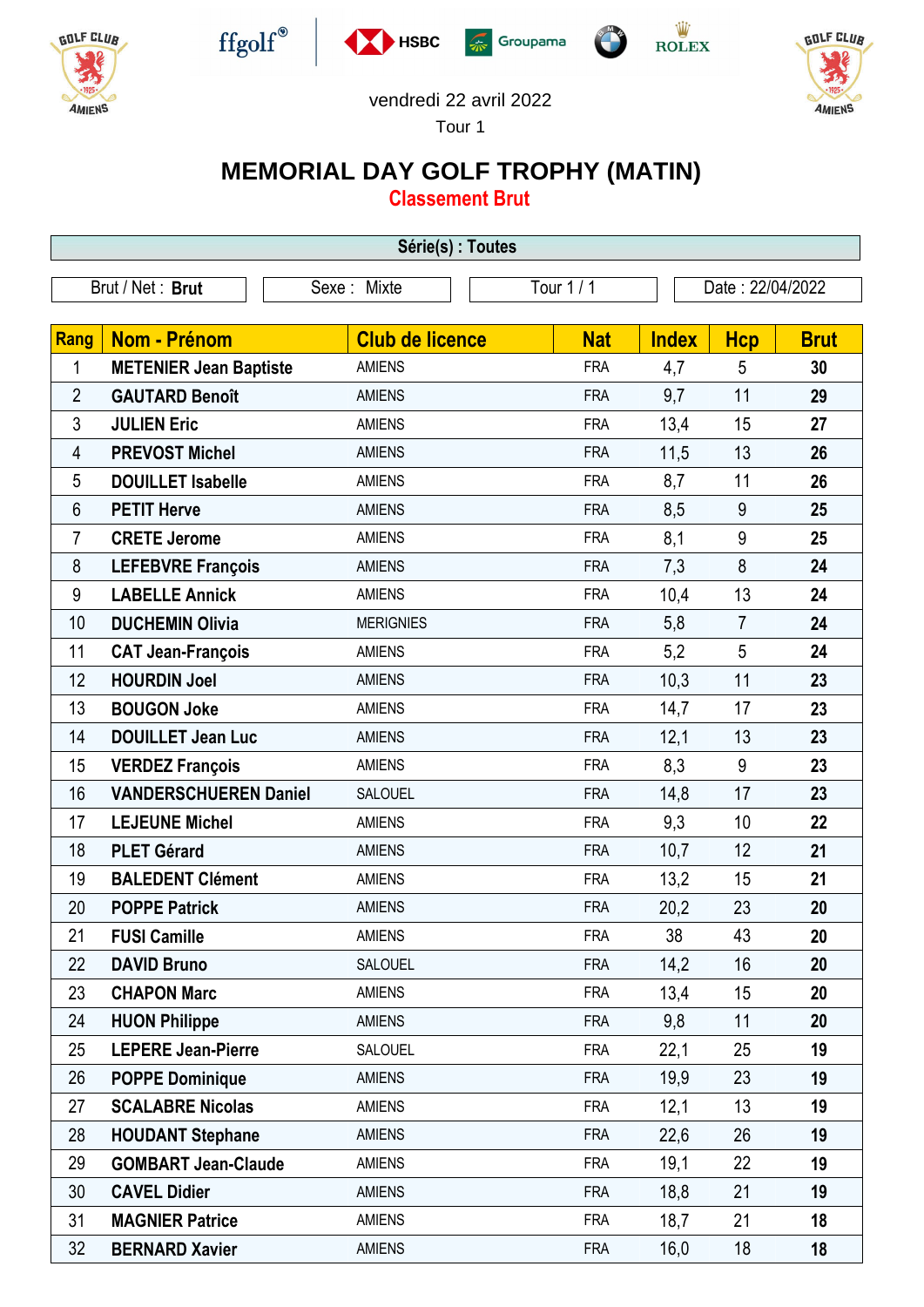| <b>Rang</b> | <b>Nom - Prénom</b>          | <b>Club de licence</b> | <b>Nat</b> | <b>Index</b> | <b>Hcp</b> | <b>Brut</b>             |
|-------------|------------------------------|------------------------|------------|--------------|------------|-------------------------|
| 33          | <b>GHIGHI Jacques</b>        | <b>AMIENS</b>          | <b>FRA</b> | 16,0         | 18         | 18                      |
| 34          | <b>ACIN Patrick</b>          | <b>AMIENS</b>          | <b>FRA</b> | 17,6         | 20         | 18                      |
| 35          | <b>REYNES Pierre</b>         | <b>AMIENS</b>          | <b>FRA</b> | 9,4          | 10         | 18                      |
| 36          | <b>REVAUX Gilles</b>         | <b>AMIENS</b>          | <b>FRA</b> | 12,9         | 14         | 17                      |
| 37          | <b>PICAVET Sylvie</b>        | <b>CAMBRESIS</b>       | <b>FRA</b> | 19,8         | 23         | 17                      |
| 38          | <b>DENYS Jacky</b>           | <b>APREMONT</b>        | <b>FRA</b> | 16,0         | 18         | 16                      |
| 39          | <b>SCHULLER Christian</b>    | <b>AMIENS</b>          | <b>FRA</b> | 16,0         | 18         | 16                      |
| 40          | <b>GEOFFROY Thierry</b>      | <b>AMIENS</b>          | <b>FRA</b> | 18,5         | 21         | 16                      |
| 41          | <b>MASSY Bernard</b>         | <b>AMIENS</b>          | <b>FRA</b> | 19,2         | 22         | 15                      |
| 42          | <b>ZAWACKI Henri</b>         | <b>MERIGNIES</b>       | <b>FRA</b> | 20,2         | 23         | 15                      |
| 43          | <b>CNUDDE Olivier</b>        | SALOUEL                | <b>FRA</b> | 21,4         | 24         | 14                      |
| 44          | <b>COURMONT Hervé</b>        | <b>AMIENS</b>          | <b>FRA</b> | 24,3         | 28         | 14                      |
| 45          | <b>FARGES Manuela</b>        | <b>AMIENS</b>          | <b>FRA</b> | 20,9         | 24         | 14                      |
| 46          | <b>COUNE Hervé</b>           | <b>SALOUEL</b>         | <b>FRA</b> | 16,2         | 18         | 14                      |
| 47          | <b>COURSON Luc</b>           | SALOUEL                | <b>FRA</b> | 15,2         | 17         | 14                      |
| 48          | <b>THOQUENNE Monique</b>     | <b>AMIENS</b>          | <b>FRA</b> | 20,4         | 24         | 14                      |
| 49          | <b>BUTEUX Patrick</b>        | <b>AMIENS</b>          | <b>FRA</b> | 19,9         | 23         | 13                      |
| 50          | <b>BEDIER Jean-Bernard</b>   | <b>AMIENS</b>          | <b>FRA</b> | 13,6         | 15         | 13                      |
| 51          | <b>NIQUET Marie-Josée</b>    | <b>AMIENS</b>          | <b>FRA</b> | 17,3         | 20         | 13                      |
| 52          | <b>TAILLEPAIN Daniel</b>     | <b>AMIENS</b>          | <b>FRA</b> | 15,9         | 18         | 13                      |
| 53          | <b>PAUWELS Clotilde</b>      | <b>AMIENS</b>          | <b>FRA</b> | 17,5         | 21         | 12                      |
| 54          | <b>HANAU Annick</b>          | <b>AMIENS</b>          | <b>FRA</b> | 21,1         | 25         | 12                      |
| 55          | <b>DAUSQUE Serge</b>         | <b>AMIENS</b>          | <b>FRA</b> | 15,8         | 18         | 12                      |
| 56          | <b>CZERNIAK José</b>         | <b>AMIENS</b>          | <b>FRA</b> | 15,9         | 18         | 12                      |
| 57          | <b>MAGNAUD Richard</b>       | SALOUEL                | <b>FRA</b> | 21,5         | 24         | 12                      |
| 58          | <b>GEERAERT Patrick</b>      | <b>MERIGNIES</b>       | <b>FRA</b> | 20,9         | 24         | 12                      |
| 59          | <b>FAGART Ghislain</b>       | <b>AMIENS</b>          | <b>FRA</b> | 24,0         | 27         | 12                      |
| 60          | <b>DESERABLE François</b>    | <b>AMIENS</b>          | <b>FRA</b> | 20,1         | 23         | 11                      |
| 61          | <b>VAN POPERINGHE Michel</b> | <b>AMIENS</b>          | <b>FRA</b> | 22,5         | 26         | 11                      |
| 62          | <b>DUVAL Colette</b>         | SALOUEL                | <b>FRA</b> | 26,8         | 31         | 10                      |
| 63          | <b>WOJTARKOWSKI Augustin</b> | <b>AMIENS</b>          | <b>FRA</b> | 33,8         | 33         | 10                      |
| 64          | <b>GALLY Jean Michel</b>     | <b>AMIENS</b>          | <b>FRA</b> | 30,4         | 35         | 10                      |
| 65          | <b>DEHEDIN Richard</b>       | <b>AMIENS</b>          | <b>FRA</b> | 24,2         | 28         | 10                      |
| 66          | <b>LAMORINIERE Nathalie</b>  | <b>SALOUEL</b>         | <b>FRA</b> | 24,5         | 29         | 10                      |
| 67          | <b>RIOU Catherine</b>        | <b>AMIENS</b>          | <b>FRA</b> | 22,6         | 26         | 10                      |
| 68          | <b>MOREL Fabrice</b>         | <b>AMIENS</b>          | <b>FRA</b> | 23,6         | 27         | 10                      |
| 69          | <b>BONNIERE Alain</b>        | <b>AMIENS</b>          | <b>FRA</b> | 31,0         | 36         | 10                      |
| 70          | <b>CADART Christophe</b>     | SALOUEL                | <b>FRA</b> | 18,4         | 21         | 10                      |
| 71          | <b>BALEDENT Thibaut</b>      | <b>AMIENS</b>          | <b>FRA</b> | 17,4         | 20         | 9                       |
| 72          | <b>HANAU Michel</b>          | <b>AMIENS</b>          | <b>FRA</b> | 23,8         | 27         | 9                       |
| 73          | <b>MORTEL Claude</b>         | SALOUEL                | <b>FRA</b> | 22,4         | 25         | 8                       |
| 74          | <b>DUBAS Laurent</b>         | <b>AMIENS</b>          | <b>FRA</b> | 20,6         | 23         | $\overline{7}$          |
| 75          | <b>MILLE Isabelle</b>        | SALOUEL                | <b>FRA</b> | 22,5         | 26         | $\overline{\mathbf{7}}$ |